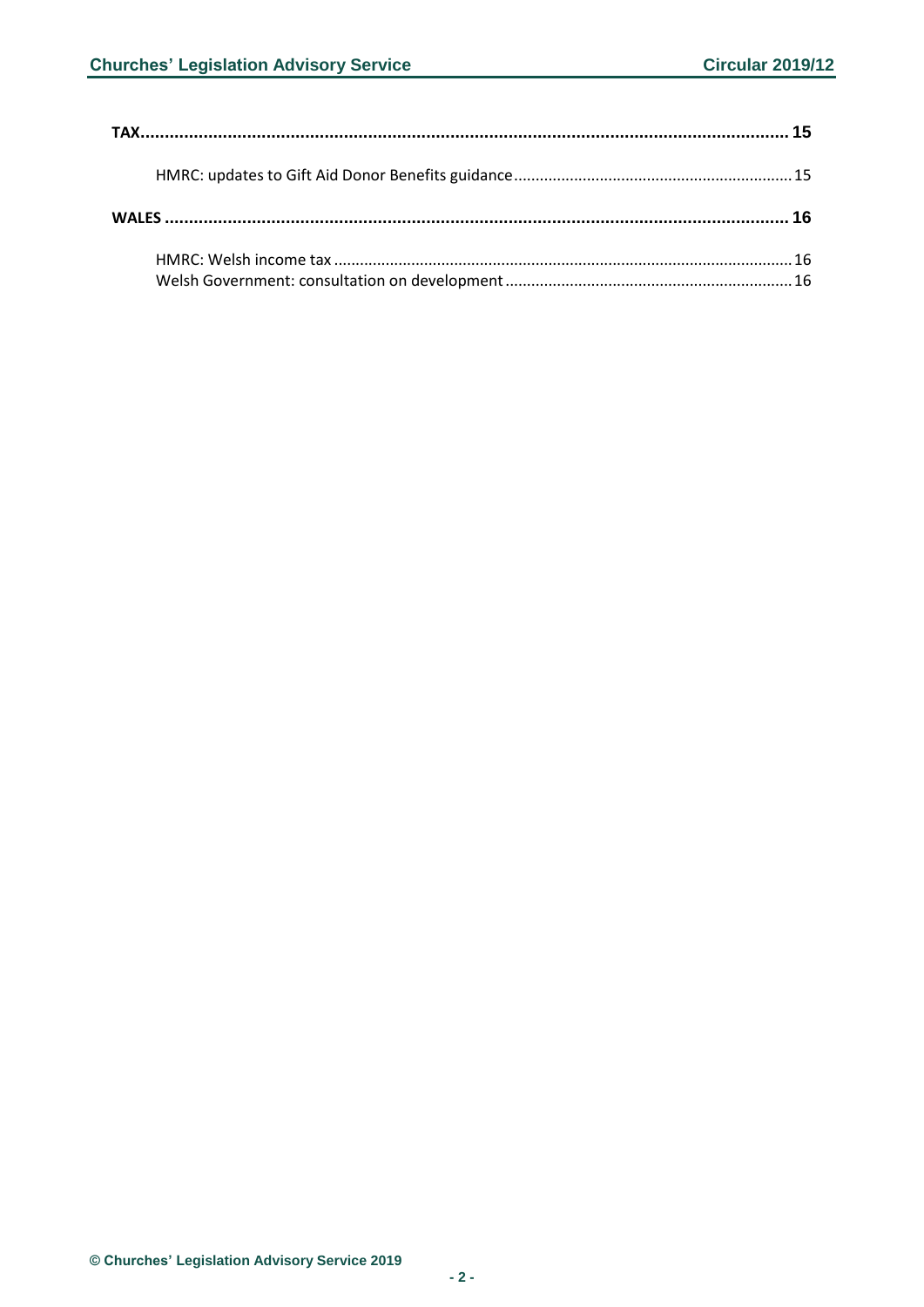# <span id="page-2-0"></span>**HM GOVERNMENT: FULL LIST OF MINISTERS**

#### <span id="page-2-1"></span>**Her Majesty's Government: July 2019**

### **Prime Minister, First Lord of the Treasury, Minister for the Civil Service and Minister for the Union**

• Rt Hon Boris Johnson MP

#### **HM Treasury**

- Chancellor of the Exchequer Rt Hon Sajid Javid MP
- Chief Secretary to the Treasury Rt Hon Rishi Sunak MP\*\*
- Financial Secretary to the Treasury Jesse Norman MP
- Economic Secretary to the Treasury John Glen MP
- Exchequer Secretary to the Treasury Simon Clarke MP

#### **Foreign and Commonwealth Office**

- Secretary of State for Foreign and Commonwealth Affairs, and First Secretary of State Rt Hon Dominic Raab MP
- Minister of State Rt Hon Christopher Pincher MP
- Minister of State Rt Hon Dr Andrew Murrison MP (jointly with the Department for International Development)
- Minister of State Andrew Stephenson MP (jointly with the Department for International Development)
- Minister of State Lord Ahmad of Wimbledon
- Parliamentary Under Secretary of State Heather Wheeler MP

#### **Home Office**

- Secretary of State for the Home Department Rt Hon Priti Patel MP
- Minister of State Rt Hon Brandon Lewis MP\*\*
- Minister of State Kit Malthouse MP
- Minister of State Baroness Williams of Trafford (jointly with the Department for Work and Pensions (Minister for Equalities))
- Parliamentary Under Secretary of State Victoria Atkins MP (jointly with the Department for Work and Pensions (Minister for Women))
- Parliamentary Under Secretary of State Seema Kennedy MP

#### **Cabinet Office**

- Chancellor of the Duchy of Lancaster Rt Hon Michael Gove MP
- Paymaster General, and Minister for the Cabinet Office Rt Hon Oliver Dowden CBE MP\*\*
- Minister of State Rt Hon Jake Berry MP (jointly with the Ministry of Housing, Communities and Local Government)\*\*
- Parliamentary Secretary Chloe Smith MP
- Parliamentary Secretary Kevin Foster MP (jointly with the Wales Office; and Assistant Government Whip)
- Parliamentary Secretary Simon Hart MP
- Parliamentary Secretary– Johnny Mercer MP (jointly with the Ministry of Defence)

#### **Ministry of Justice**

- Lord Chancellor and Secretary of State for Justice Rt Hon Robert Buckland QC MP
- Minister of State Lucy Frazer QC MP
- Parliamentary Under Secretary of State Wendy Morton MP
- Parliamentary Under Secretary of State Edward Argar MP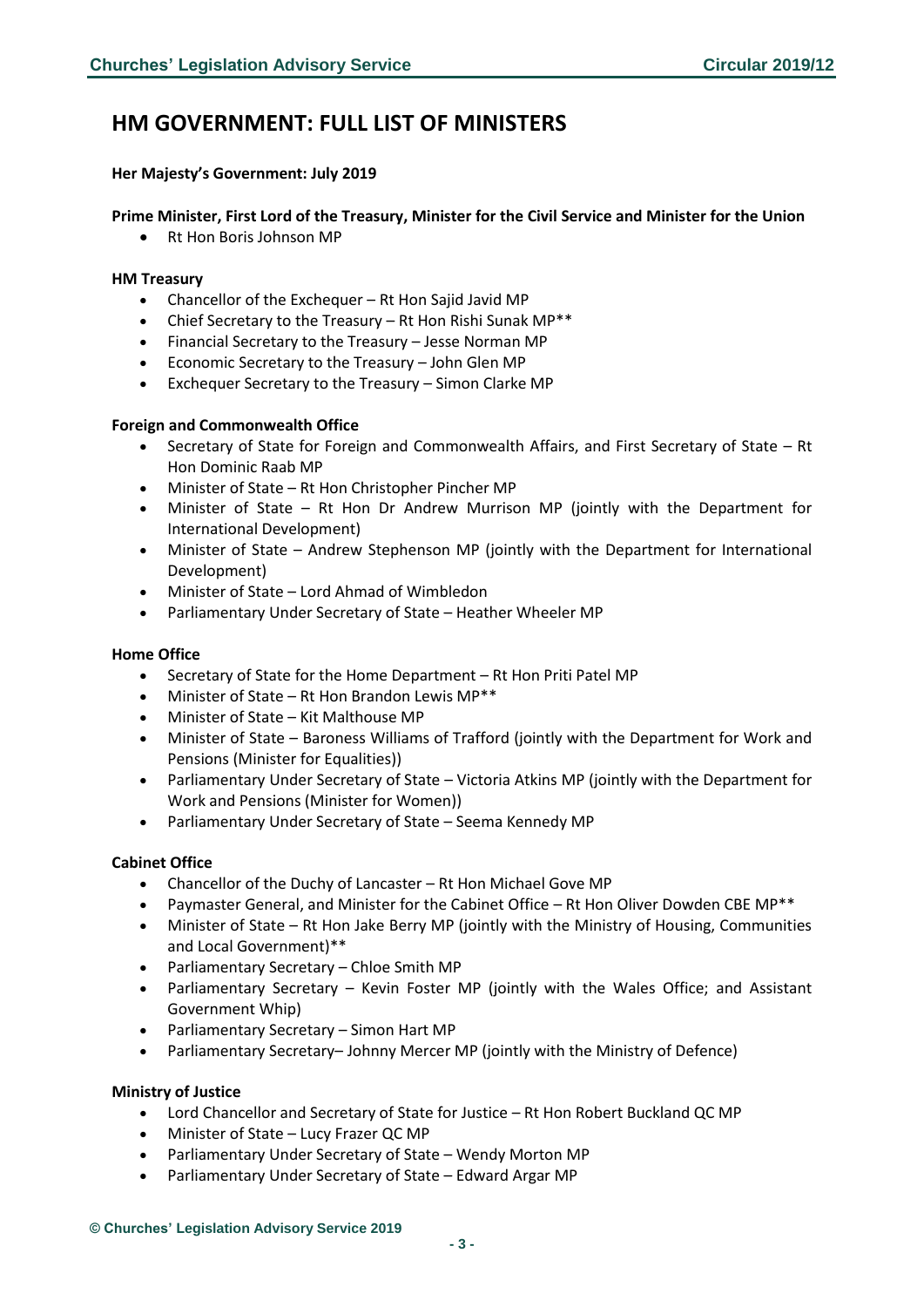#### **Department for Exiting the European Union**

- Secretary of State for Exiting the European Union Rt Hon Stephen Barclay MP
- Minister of State Lord Callanan
- Parliamentary Under Secretary of State James Duddridge MP

#### **Ministry of Defence**

- Secretary of State for Defence Rt Hon Ben Wallace MP
- Minister of State Rt Hon Mark Lancaster TD MP
- Minister of State Baroness Goldie DL
- Parliamentary Under Secretary of State Anne-Marie Trevelyan MP
- Parliamentary Under Secretary of State Johnny Mercer MP (jointly with the Cabinet Office)

#### **Department of Health and Social Care**

- Secretary of State for Health and Social Care Rt Hon Matt Hancock MP
- Minister of State Chris Skidmore MP
- Minister of State Caroline Dinenage MP
- Parliamentary Under Secretary of State Jo Churchill MP
- Parliamentary Under Secretary of State Nadine Dorries MP
- Parliamentary Under Secretary of State Baroness Blackwood of North Oxford

#### **Department for Business, Energy and Industrial Strategy**

- Secretary of State for Business, Energy and Industrial Strategy Rt Hon Andrea Leadsom MP
- Minister of State Rt Hon Kwasi Kwarteng MP\*\*
- Minister of State Rt Hon Jo Johnson MP (jointly with the Department for Education)\*\*
- Parliamentary Under Secretary of State Kelly Tolhurst MP
- Parliamentary Under Secretary of State Nadhim Zahawi MP\*
- Parliamentary Under Secretary of State Lord Duncan of Springbank (jointly with the Northern Ireland Office)

#### **Department for International Trade**

- Secretary of State for International Trade, and President of the Board of Trade Rt Hon Elizabeth Truss MP
- Minister of State Conor Burns MP
- Parliamentary Under Secretary of State Graham Stuart MP

#### **Department for Work and Pensions**

- Secretary of State for Work and Pensions, and Minister for Women and Equalities Rt Hon Amber Rudd MP
- Minister of State Justin Tomlinson MP
- Parliamentary Under Secretary of State Mims Davies MP
- Parliamentary Under Secretary of State Guy Opperman MP
- Parliamentary Under Secretary of State Will Quince MP
- Parliamentary Under Secretary of State Baroness Stedman-Scott OBE
- Minister of State (Minister for Equalities) Baroness Williams of Trafford (jointly with the Home Office)
- Parliamentary Under Secretary of State (Minister for Women) Victoria Atkins MP (jointly with the Home Office)

#### **Department for Education**

- Secretary of State for Education Rt Hon Gavin Williamson CBE MP
- Minister of State Rt Hon Jo Johnson MP (jointly with the Department for Business, Energy and Industrial Strategy)\*\*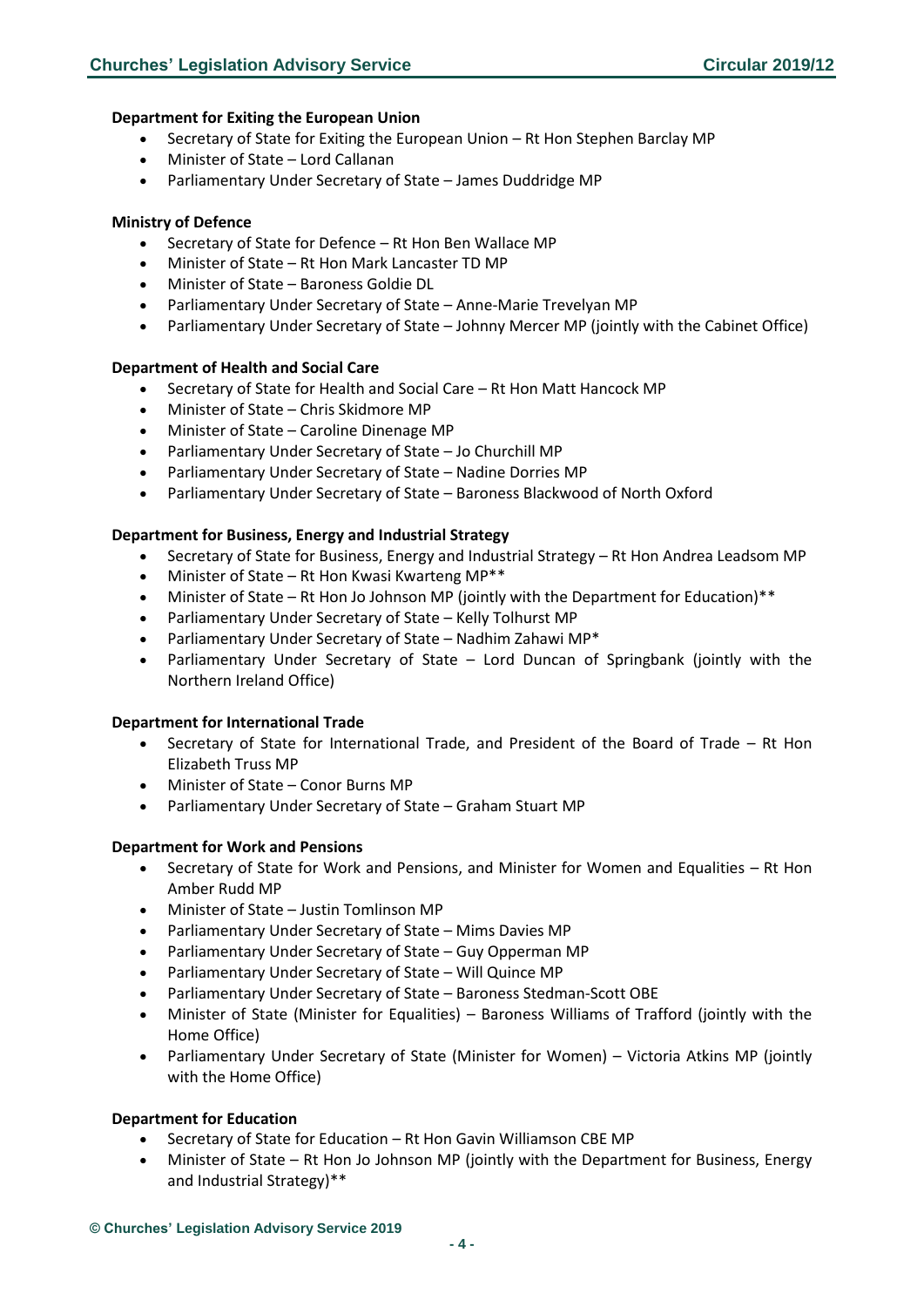- Minister of State Rt Hon Nick Gibb MP
- Parliamentary Under Secretary of State Kemi Badenoch MP
- Parliamentary Under Secretary of State Lord Agnew of Oulton DL

#### **Department for Environment, Food and Rural Affairs**

- Secretary of State for Environment, Food and Rural Affairs Rt Hon Theresa Villiers MP
- Minister of State Dr Therese Coffey MP
- Minister of State George Eustice MP
- Parliamentary Under Secretary of State Zac Goldsmith MP (jointly with the Department for International Development)
- Parliamentary Under Secretary of State Lord Gardiner of Kimble

#### **Ministry of Housing, Communities and Local Government**

- Secretary of State for Housing, Communities and Local Government Rt Hon Robert Jenrick MP
- Minister of State Rt Hon Esther McVey MP<sup>\*\*</sup>
- Minister of State Rt Hon Jake Berry MP (jointly with the Cabinet Office)\*\*
- Parliamentary Under Secretary of State Luke Hall MP
- Parliamentary Under Secretary of State Viscount Younger of Leckie

#### **Department for Transport**

- Secretary of State for Transport Rt Hon Grant Shapps MP
- Minister of State Chris Heaton-Harris MP
- Minister of State George Freeman MP
- Parliamentary Under Secretary of State Nusrat Ghani MP (and Government Whip (paid)
- Parliamentary Under Secretary of State Paul Maynard MP
- Parliamentary Under Secretary of State Baroness Vere of Norbiton

#### **Northern Ireland Office**

- Secretary of State for Northern Ireland Rt Hon Julian Smith MP
- Minister of State Rt Hon Nick Hurd MP (and Minister for London)
- Parliamentary Under Secretary of State Robin Walker MP (jointly with Scotland Office)
- Parliamentary Under Secretary of State Lord Duncan of Springbank (jointly with the Department for Business, Energy and Industrial Strategy)

#### **Scotland Office**

- Secretary of State for Scotland Rt Hon Alister Jack MP
- Parliamentary Under Secretary of State Colin Clark MP (and a Government Whip)
- Parliamentary Under Secretary of State Robin Walker MP (jointly with the Northern Ireland Office)

#### **Wales Office**

- Secretary of State for Wales Rt Hon Alun Cairns MP
- Parliamentary Under Secretary of State Kevin Foster MP (jointly with the Cabinet Office; and Assistant Government Whip)

#### **Office of the Leader of the House of Lords**

- Lord Privy Seal, and Leader of the House of Lords Rt Hon Baroness Evans of Bowes Park
- Minister of State (Deputy Leader of the House of Lords) Rt Hon Earl Howe

#### **Department for Digital, Culture, Media and Sport**

• Secretary of State for Digital, Culture, Media and Sport – Rt Hon Nicky Morgan MP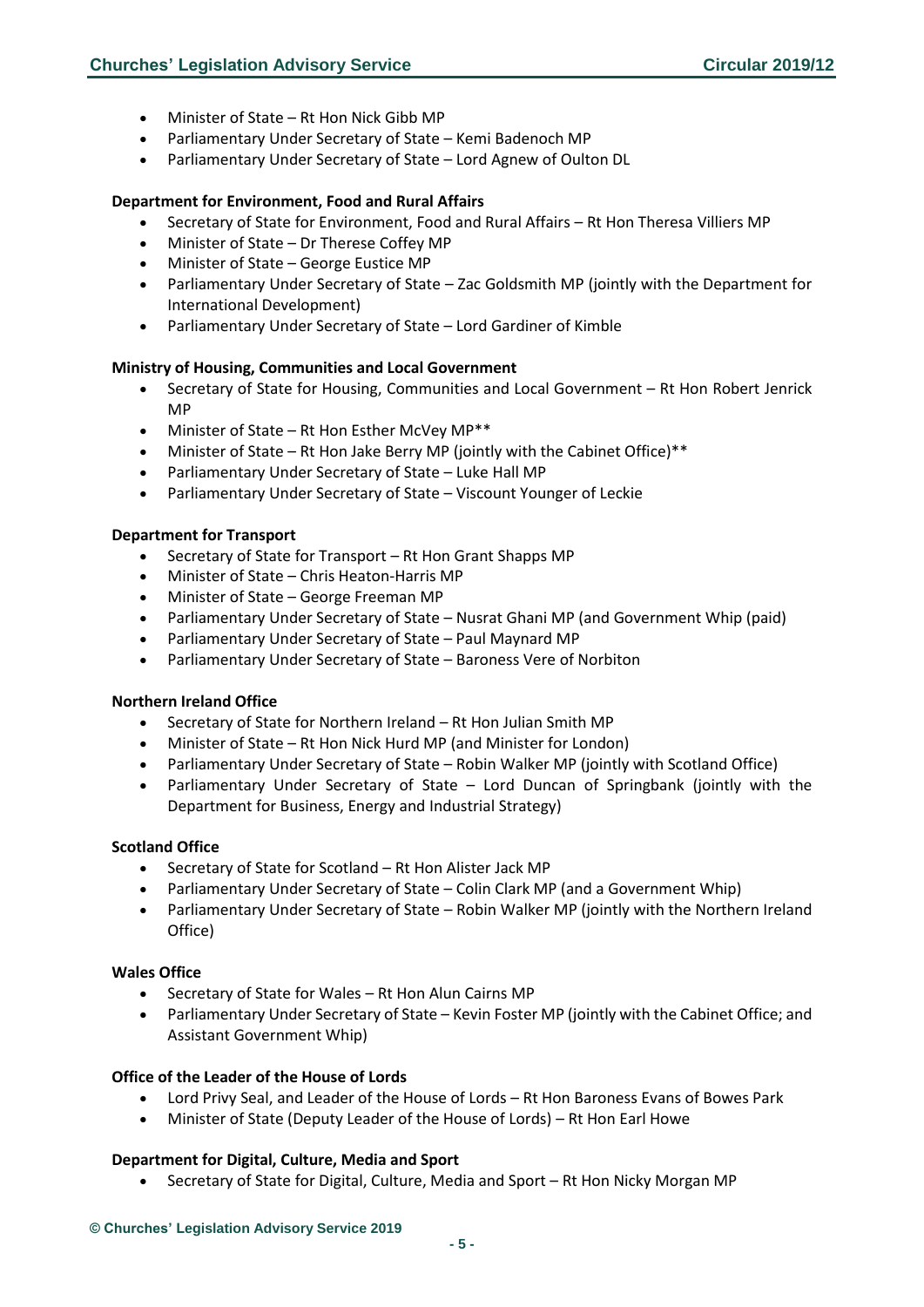- Minister of State Nigel Adams MP
- Parliamentary Under Secretary of State Rebecca Pow MP
- Parliamentary Under Secretary of State Matt Warman MP
- Parliamentary Under Secretary of State Baroness Barran MBE

#### **Department for International Development**

- Secretary of State for International Development Rt Hon Alok Sharma MP
- Minister of State Rt Hon Dr Andrew Murrison MP (jointly with the Foreign and Commonwealth Office)
- Minister of State Andrew Stephenson MP (jointly with the Foreign and Commonwealth Office)
- Parliamentary Under Secretary of State Zac Goldsmith MP (jointly with the Department for Environment, Food and Rural Affairs)
- Parliamentary Under Secretary of State Baroness Sugg CBE

#### **Minister without Portfolio**

• Minister without Portfolio (and Conservative Party Chair) – James Cleverly MP

#### **Office of the Leader of the House of Commons**

• Lord President of the Council, and Leader of the House of Commons – Rt Hon Jacob Rees-Mogg MP\*\*

#### **Whips – House of Commons**

- Parliamentary Secretary to the Treasury (Chief Whip) Rt Hon Mark Spencer MP\*\*
- Treasurer of HM Household (Deputy Chief Whip) Amanda Milling MP
- Comptroller of HM Household (Government Whip) Jeremy Quin MP
- Vice Chamberlain of HM Household (Government Whip) Stuart Andrew MP

#### **Junior Lords of the Treasury**

- Government Whip (Lord Commissioner of HM Treasury) Rebecca Harris MP
- Government Whip (Lord Commissioner of HM Treasury) Michelle Donelan MP
- Government Whip (Lord Commissioner of HM Treasury) Mike Freer MP
- Government Whip (Lord Commissioner of HM Treasury) David Rutley MP
- Government Whip (Lord Commissioner of HM Treasury) Nusrat Ghani MP (and Parliamentary Under Secretary of State at the Department for Transport)
- Government Whip (Lord Commissioner of HM Treasury) Colin Clark MP (and a Parliamentary Under Secretary of State at the Scotland Office)

#### **Assistant Whips (Commons)**

- Assistant Government Whip Kevin Foster MP (and Parliamentary Secretary at the Cabinet Office and the Wales Office)
- Assistant Government Whip Leo Docherty MP
- Assistant Government Whip James Morris MP
- Assistant Government Whip –Tom Pursglove MP
- Assistant Government Whip Nigel Huddleston MP
- Assistant Government Whip Marcus Jones MP
- Assistant Government Whip Iain Stewart MP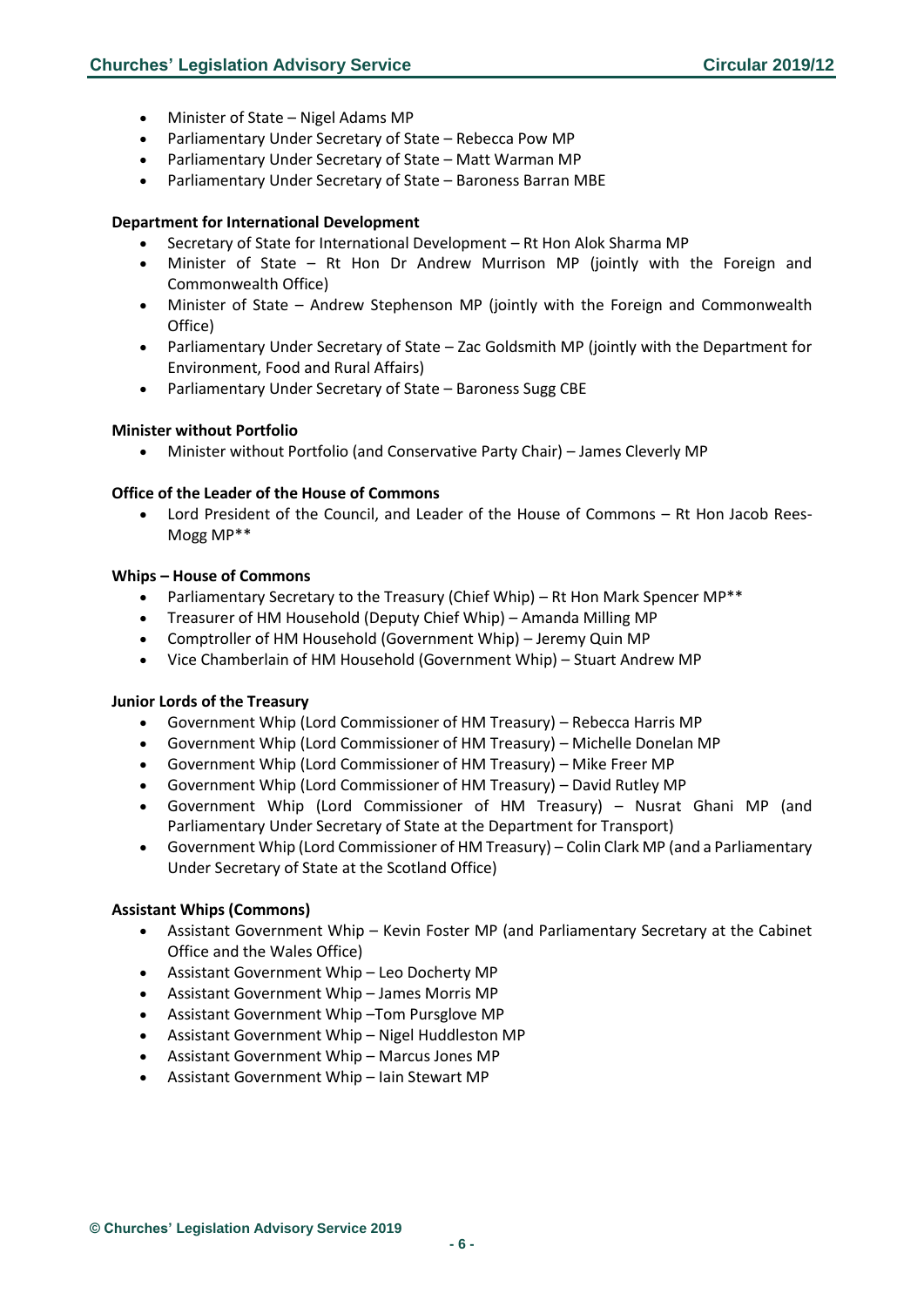#### **Whips – House of Lords**

- Captain of the Honourable Corps of Gentlemen at Arms (Lords Chief Whip) Lord Ashton of Hyde
- Captain of The Queen's Bodyguard of the Yeomen of the Guard (Deputy Chief Whip) Earl of Courtown

#### **Baronesses and Lords in Waiting**

- Baroness in Waiting Baroness Berridge of the Vale of Catmose
- Baroness in Waiting Baroness Bloomfield of Hinton Waldrist
- Lord in Waiting Rt Hon Lord Young of Cookham CH
- Lord in Waiting Lord Bethell of Romford

### **Law Officers**

- Attorney General Rt Hon Geoffrey Cox QC MP\*\*
- Solicitor General Michael Ellis MP
- HM Advocate General for Scotland and Ministry of Justice spokesperson for the Lords Rt Hon Lord Keen of Elie QC

\*\*attends Cabinet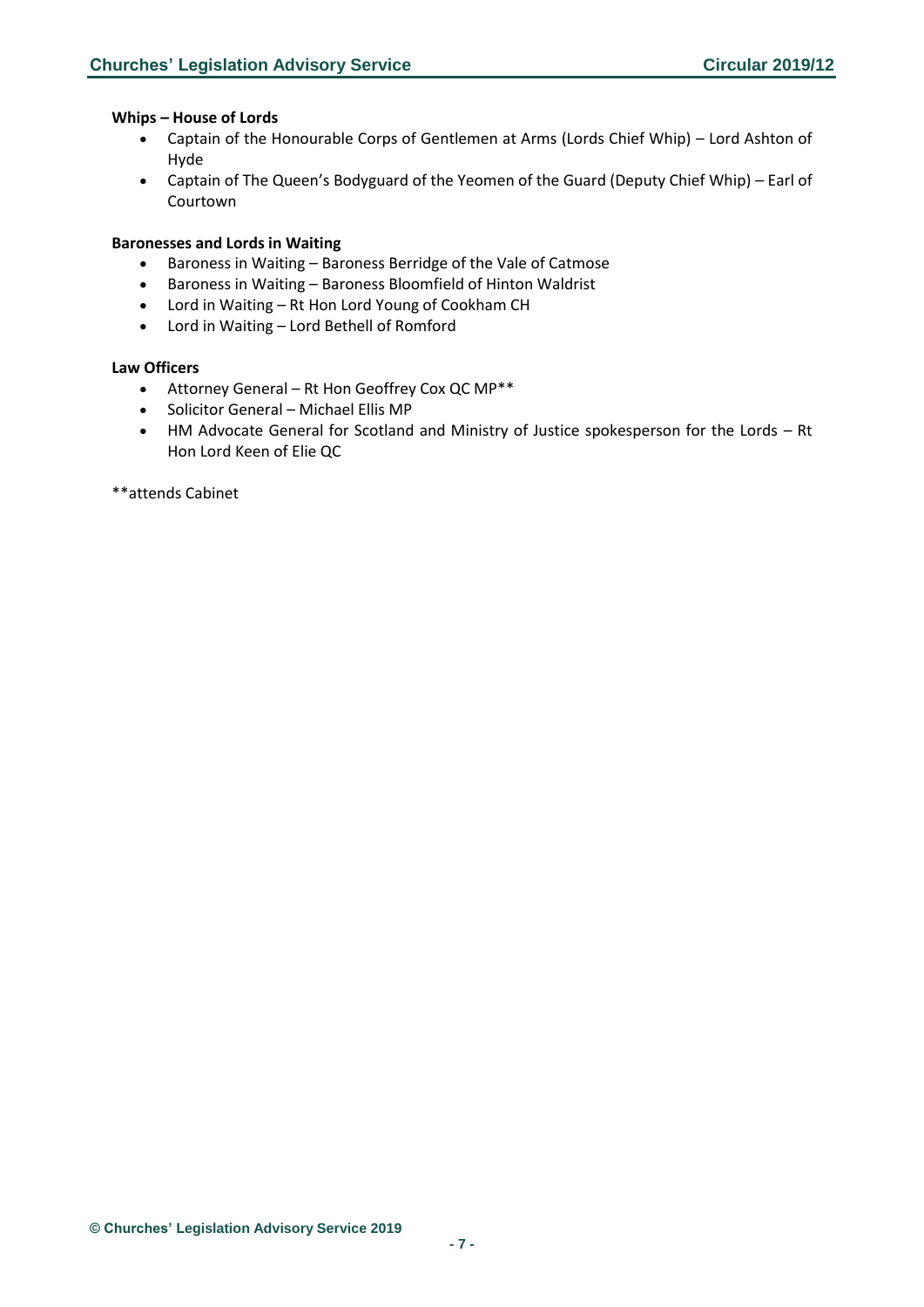# <span id="page-7-0"></span>**CHARITIES AND CHARITY LAW**

<span id="page-7-1"></span>**Charity Commission: consultation on safeguarding guidance**

**Possibly for action** 

In October 2018, the Charity Commission launched refreshed guidance on *[Safeguarding and](https://www.gov.uk/guidance/safeguarding-duties-for-charity-trustees)  [protecting people for charities and trustees](https://www.gov.uk/guidance/safeguarding-duties-for-charity-trustees)*. The Commission now wants to find out how the guidance is used and whether it is useful. Does it cover the matters you need to know more about? If you used the links to specialist information on other websites, was there a link to the information you needed?

The Commission has now posted a [short survey on how you use the guidance,](https://www.smartsurvey.co.uk/s/safeguarding_guidance_feedback/) which will take approximately 5 to 10 minutes to complete. Answers will be completely anonymous, and no personal data will be collected.

[Source: Charity Commission, 6 August]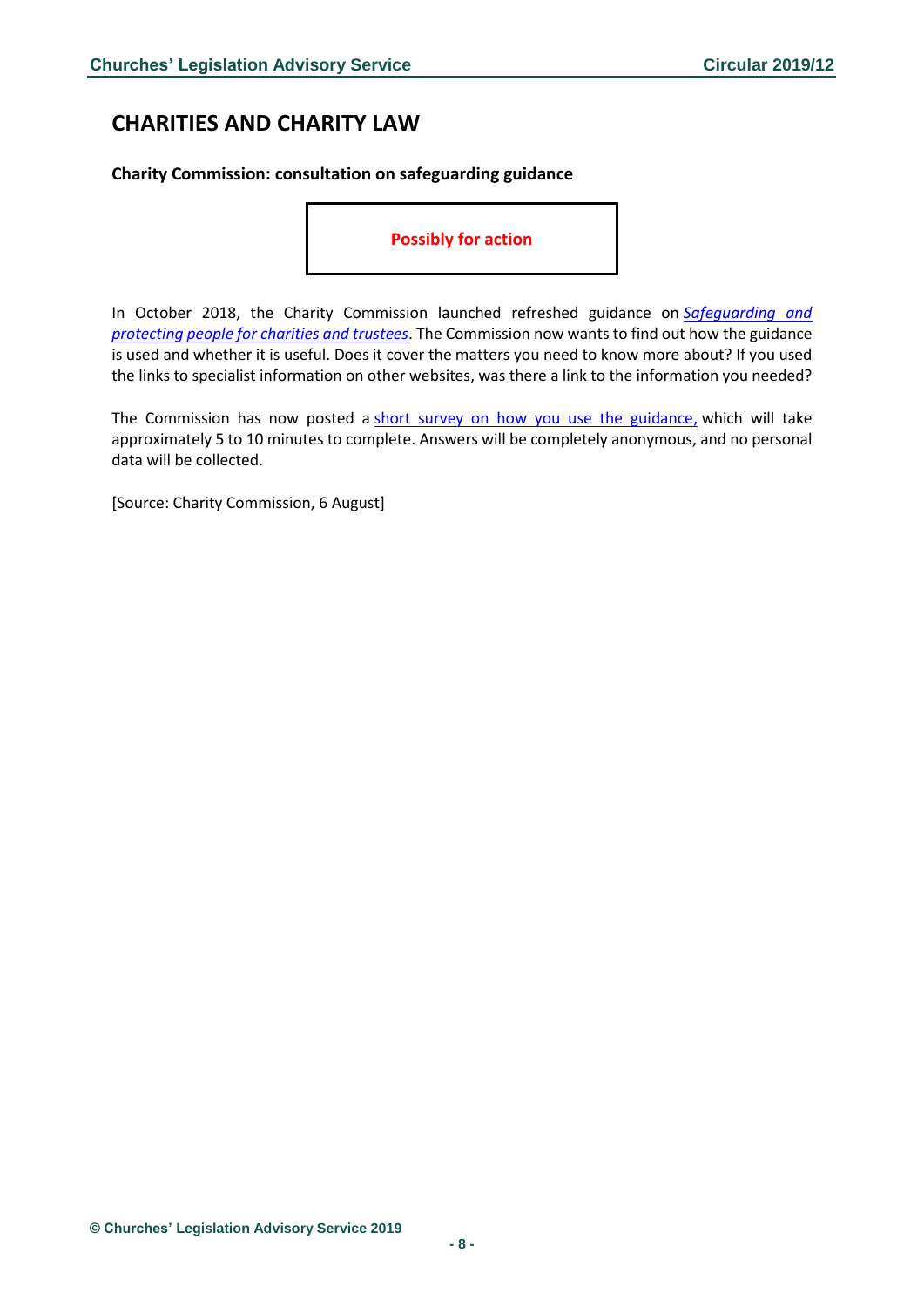# <span id="page-8-0"></span>**EMPLOYMENT**

<span id="page-8-1"></span>**Part-time working and holiday pay**

**For information**

In *The Harpur Trust v Brazel* [\[2019\] EWCA Civ 1402,](https://www.bailii.org/ew/cases/EWCA/Civ/2019/1402.html) the Court of Appeal has held that a music teacher engaged on a term-time only zero-hours contract was entitled to 5.6 weeks' holiday per year, *even though she did not work for the whole year*. The key issue was whether term-time only workers (or others who only work for part of the year on permanent contracts) can have their holiday entitlement pro-rated to reflect the number of weeks that they actually work each year, and – separately – how their pay should be calculated. The Court held that pro-rating holiday entitlement was not permitted under the Working Time Regulations 1998:

'there is ... no requirement as a matter of EU law to give effect to the *pro rata* principle or, more particularly, to pro-rate the entitlement of part-year workers to that of full-year workers' [69].

Further:

'On any natural construction the WTR make no provision for pro-rating. They simply require … the straightforward exercise of identifying a week's pay in accordance … and multiplying that figure by 5.6. Attempting to build in a pro-rating requirement or an accrual system would not … be an exercise in construction … *but the substitution of an entirely different scheme*' [73: emphasis added].

So, the minimum requirement could not be applied *pro rata* to reflect the number of weeks that Ms Brazel actually worked, nor could the Trust apply a 12.07% 'formula' for working out her holiday entitlement. And as to the issue of pay, the Court ruled that workers should receive their 'normal pay' when they take a holiday.

**Comment:** All that may seem slightly obscure and technical – except for the fact that many charities (including, we would guess, some members of CLAS) employ people either for one or two days a week or on zero-hours contracts as and when required. Unless the matter is appealed and the Supreme Court takes a different view, *any employer that pro-rates holiday entitlement and holiday pay for those employees should stop doing so*.

[Source: BAILII, 6 August]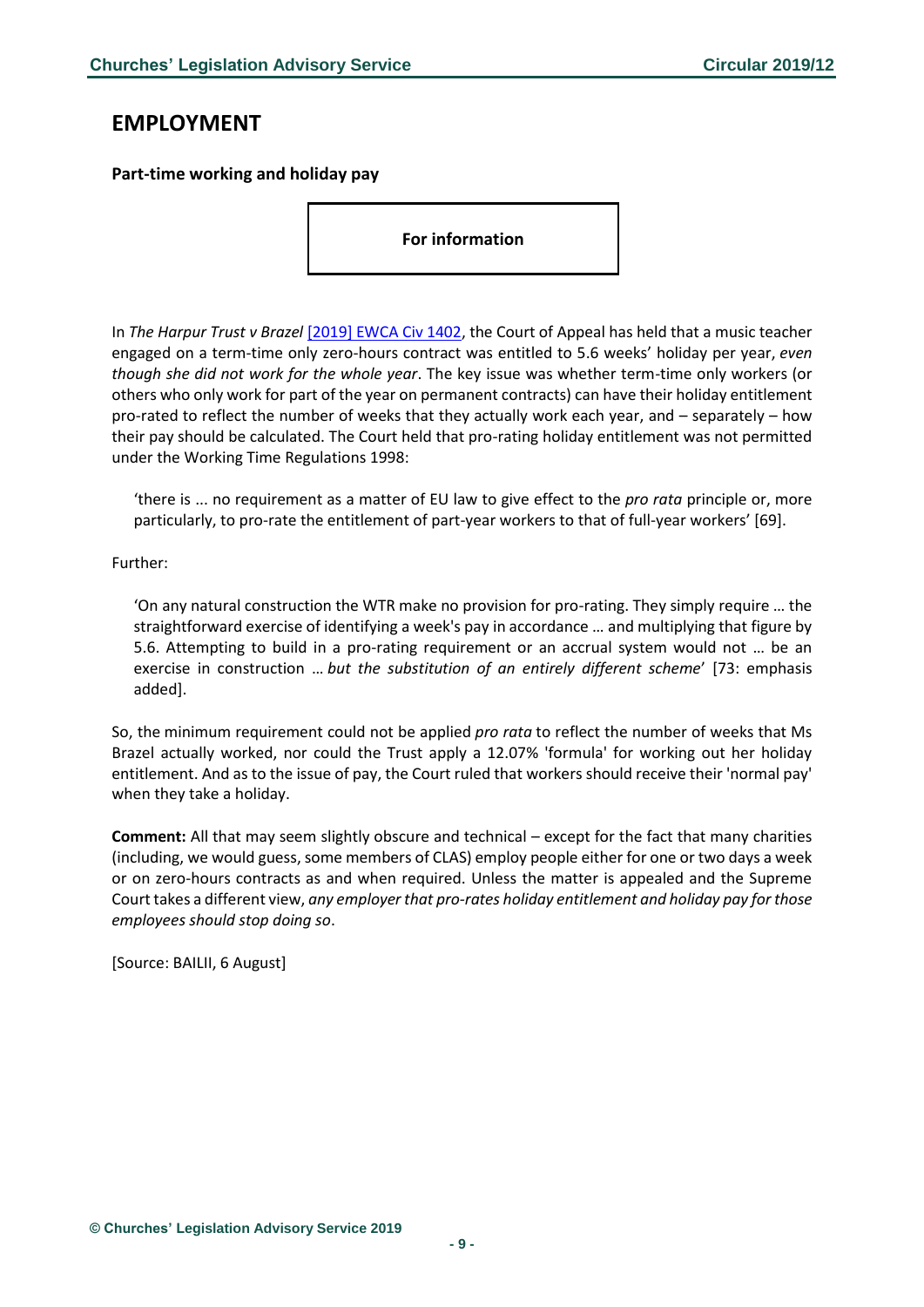# <span id="page-9-0"></span>**FAITH & SOCIETY**

<span id="page-9-1"></span>**Marriage registration in England and Wales**

**For action**

**The Faculty Office, the Church of England and the Church in Wales have issued a [joint statement](http://www.facultyoffice.org.uk/special-licences/marriage-law-news/) on forthcoming changes to the system of marriage registration in England and Wales. Following is the gist of the statement as it applies to religious marriages generally, rather than to the C of E and the C in W specifically.**

Marriage registration is set to change following the enactment of the [Civil Partnerships, Marriages and](http://www.legislation.gov.uk/ukpga/2019/12/contents/enacted)  [Deaths \(Registration etc\) Act 2019](http://www.legislation.gov.uk/ukpga/2019/12/contents/enacted) – which, as well as providing for opposite-sex couples to be able to enter into civil partnerships, will allow for mothers' names to be included in Marriage Registers as well as (or in place of) fathers' names. It also makes provision for significant changes in the way that marriages are registered. The Government is keen for the changes to be brought in as soon as possible; and the Faculty Office and the Legal Offices of the Church of England and Church in Wales have been in discussion with the General Register Office about the proposed changes.

The GRO proposes to bring in the changes on **2 December 2019**. A number of issues remain to be resolved, including the provision of a workable, secure system to produce the new documentation and time to train the 20,000+ clergy who are authorised to conduct weddings in both Churches – and, presumably, training will have to be offered to *all* ministers of religion in *all* denominations who conduct weddings.

In essence, the proposals will replace Marriage Registers and Marriage Certificates (issued at the time of the wedding) with a Marriage Document. The Marriage Document will be prepared by the officiating minister before the wedding and, at the ceremony, will be signed by the couple, their witnesses and the officiant (in much the same way as the Registers are signed currently). *The significant difference is that the couple will then need to ensure that the Marriage Document is deposited at the local Register Office within 7 days of the date of the wedding and the local Superintendent Registrar will then record the details and issue the couple with a Marriage Certificate*  (for which there will be a fee). The couple can ask someone to lodge the Marriage Document on their behalf (as in many cases, of course, they will be on their honeymoon), *but it is their responsibility to ensure that it is done, NOT the responsibility of the officiating minister*.

As an interim measure, the Marriage Document will be available in a number of formats, including a manual format and a 'type and print' facility. The Regulations envisage that, eventually, there will be a secure online portal to which clergy will require access, because there is provision for couples to be reminded by e-mail from the General Register Office if they have not lodged the Marriage Document within the required period.

For marriages that currently take place by Superintendent Registrar's Certificate, the SRC will be replaced by a "Marriage Schedule" which will be produced by the Register Office taking Notice of the Marriage, and that Schedule will then be signed by all the parties – including the officiating minister – once the marriage has taken place and, again, will have to be lodged with the Register Office within 7 days.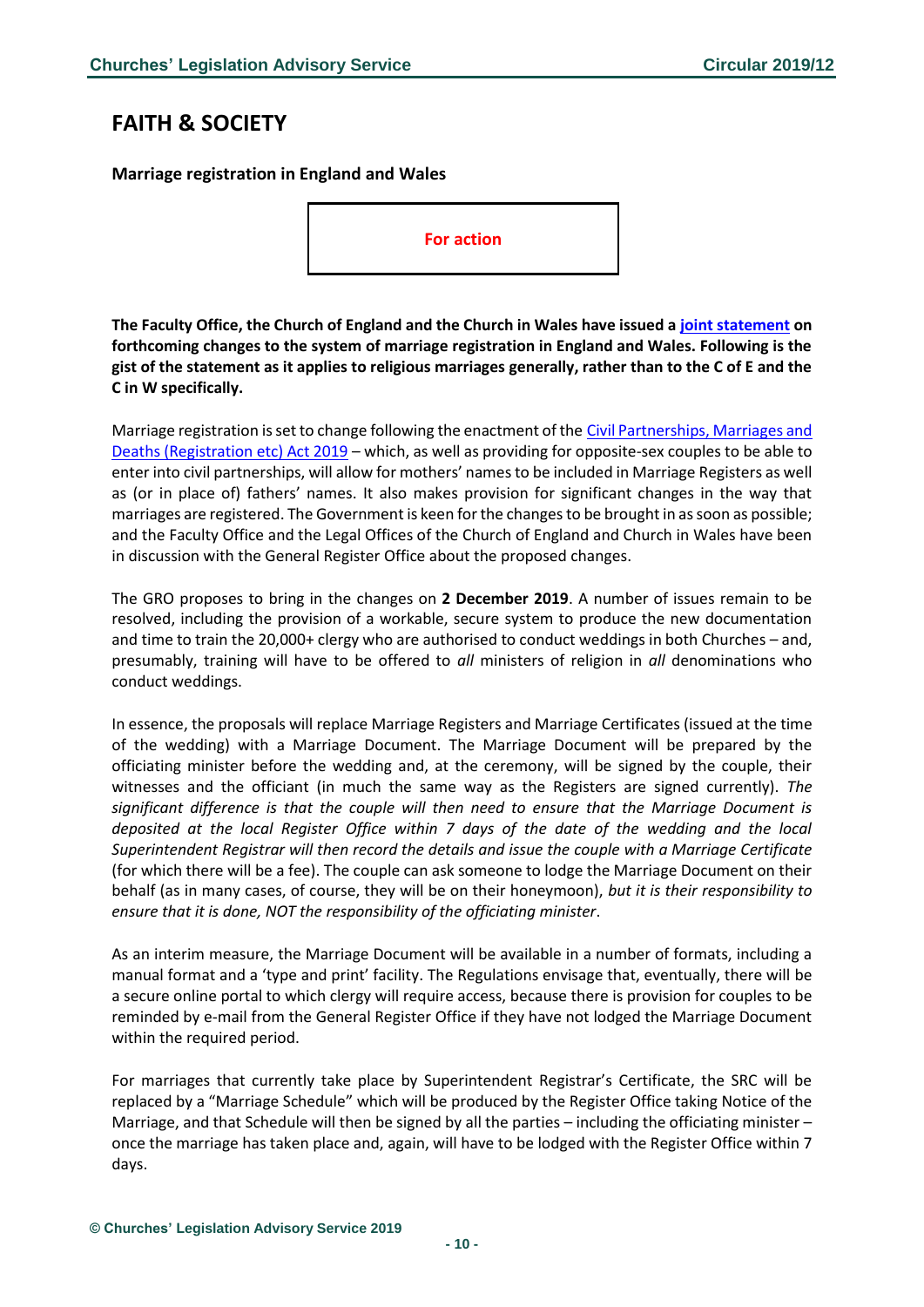Before the new system goes live, some training will be provided by the GRO. However, it is unlikely that the GRO will have the resources to provide face-to-face training for all clergy and there will need to be a degree of co-operation with individual denomination. The GRO will however provide "awareness" (probably online and by mail-out) and a dedicated helpline available from Monday to Saturday and a 24-hour emergency line. It is also intended to provide a printed *aide-mémoire* to be placed in the vestry and which will include the emergency numbers and reminder of the new system. So far as the C of E and C in W are concerned, it has been agreed that the Diocesan Registrars will be the most appropriate point of contact from the GRO to co-ordinate training on the new system.

### **These changes are significant both for clergy and the couples concerned; and it essential that all clergy who conduct marriages are aware of them to ensure that the law is complied with and that marriages are validly conducted and properly registered.**

[Source: Faculty Office, Church of England and Church in Wales, 8 August]

**Comment:** What all this does *not* address is the situation of ministers of religion of other denominations (and, for that matter, of non-Christian faiths). CLAS is contacting the General Register Office to seek clarification.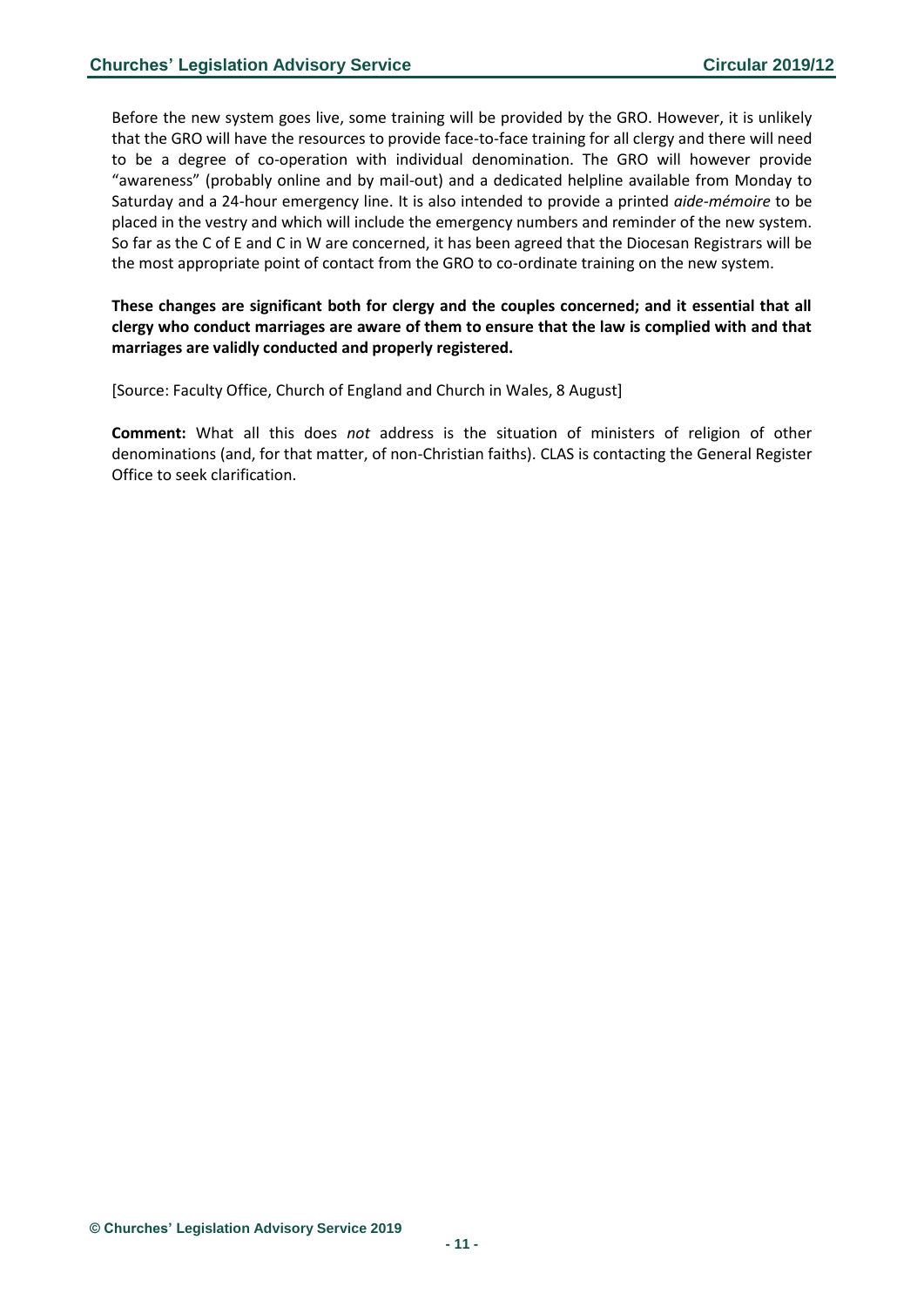# <span id="page-11-0"></span>**ODDS & ENDS**

#### <span id="page-11-1"></span>**Law Commission: surrogacy law consultation**

**For information**

The Law Commission of England & Wales and the Scottish Law Commission have extended their consultation on *[Building families through surrogacy: a new law](https://s3-eu-west-2.amazonaws.com/lawcom-prod-storage-11jsxou24uy7q/uploads/2019/06/Surrogacy-consultation-paper.pdf)* until **11 October**.

[Source: Law Commission, 25 July]

#### <span id="page-11-2"></span>**Minister for Civil Society**



The Prime Minister has appointed Baroness (Diana) Barran MBE as Minister for Civil Society within DCMS.

A former investment banker with Morgan Grenfell and Enskilda Asset Management, she founded the hedge fund Barran and Partners. She has also an extensive background in the charity sector, having founded and run the domestic abuse awareness charity SafeLives. She has also worked at New Philanthropy Capital (NPC) and has been a trustee of Comic Relief and Chair of the Henry Smith Society

Her new role covers civil society, youth and social action, the Government's inclusive economy unit, loneliness, DCMS business in the Lords and First World War ceremonials.

[Source: *Civil Society*, 30 July]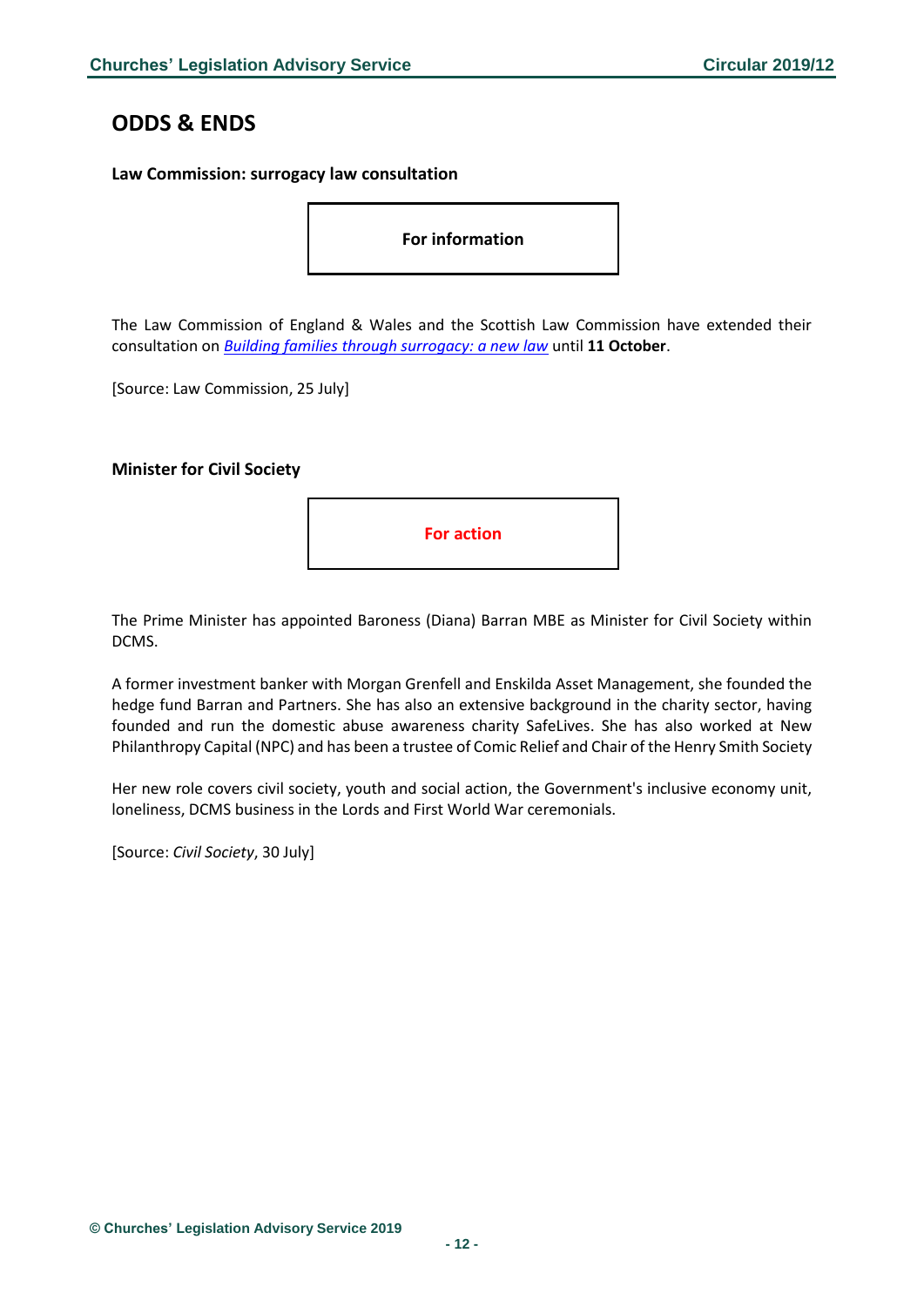# <span id="page-12-0"></span>**PROPERTY & PLANNING**

<span id="page-12-1"></span>**Lead theft and terne-coated steel**

**For information**

The issue of like-for-like replacement of stolen lead is a matter of considerable controversy. Historic England prefers stolen lead on listed buildings to be replaced with lead, while congregations that have had their lead stolen would often prefer to use something less attractive to thieves. However, for the Church of England the final decision turns on whether or not the diocesan consistory court is prepared to grant a faculty.

In *Re St Peter Church Lawford* [2019] ECC Cov 4, the Rector and Churchwardens wished to replace the lead on the south aisle and vestry roofs with terne-coated stainless steel. The church had suffered from lead thefts in the past and already had a terne-coated steel roof over the north porch. The remaining lead had been repaired a number of times in recent years and was regarded as having reached the end of its serviceable life after 100 years. Historic England objected, taking the view that the lead should be replaced like-for-like, though Historic England's own advice in its booklet 'Metal Thefts from Historic Buildings' suggested that stainless steel was a suitable alternative to lead where there had been lead theft and repeated attacks.

The Deputy Chancellor, Glyn Samuel, determined that the Petitioners had shown good reason for the replacement of lead with terne-coated stainless steel and he granted a faculty. [*With thanks to Ray Hemingray*.]

[Source: Ecclesiastical Law Association, 9 August]

### <span id="page-12-2"></span>**Listed Places of Worship Grant Scheme**

**For information**

In Circular 2019/07 we wrote that:

"The next meeting of the LPWGS Stakeholders is taking place on 24 May 2019: the Historic Religious Buildings Alliance and the Church of England's Cathedral and Church Buildings Division will be meeting DCMS and HM Treasury to discuss the running and implementation of the Scheme. The key issue will be contributing to the case being made by DCMS, as part of its Spending Review proposals, in relation to the continuation of the LPWGS (and the Memorials Grant Scheme) beyond March 2020. Departments will be expected to submit their spending proposals by June/July 2019: there then follows a few months of negotiation between Departments and HMT before the Spending Review is announced in Autumn 2019."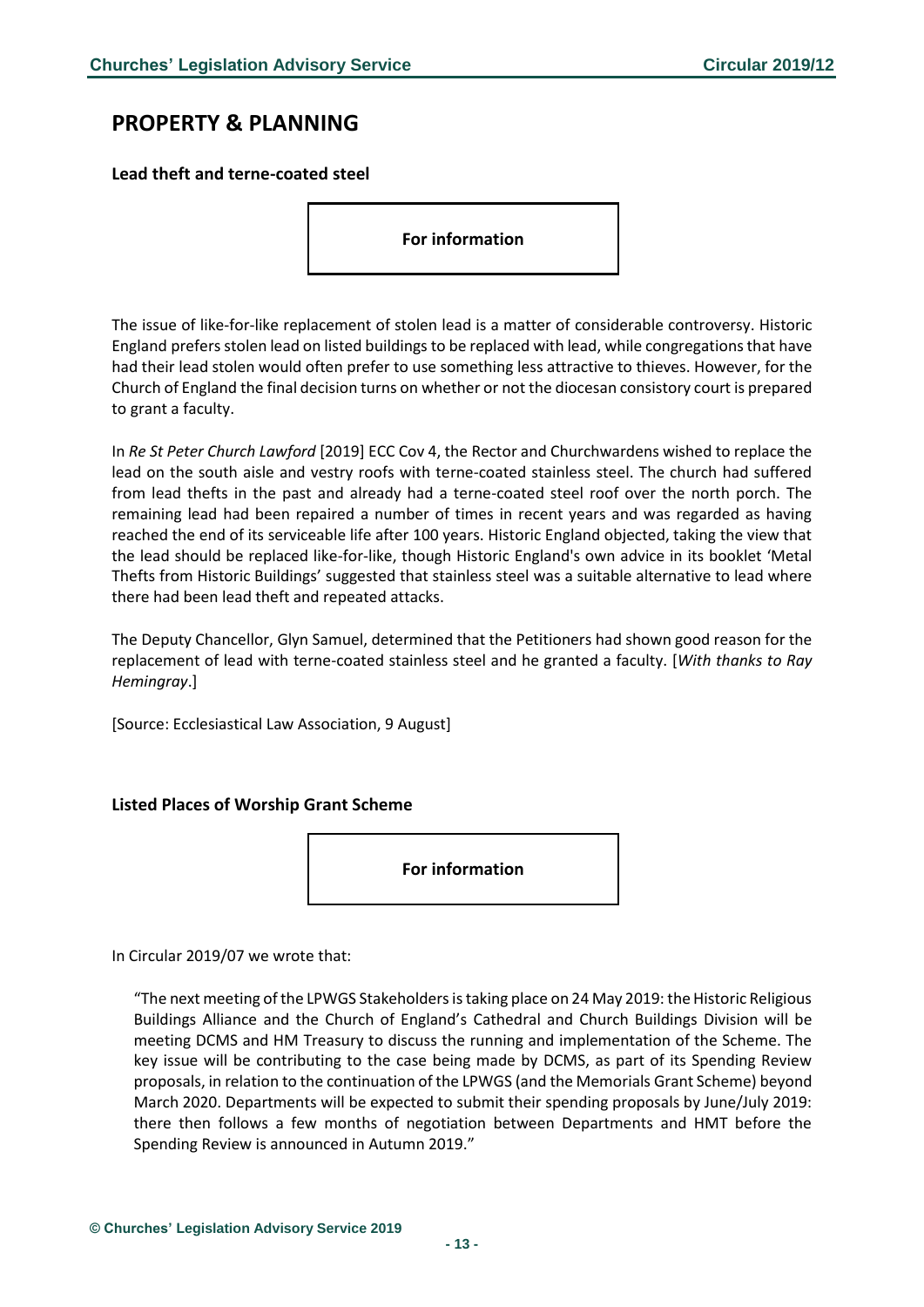On 9 August, the Chancellor duly **[announced](https://www.gov.uk/government/news/chancellor-fast-tracks-spending-round-to-free-up-departments-to-prepare-for-brexit)** a one-year Spending Review to be completed in September.

We fear that our previous Circular may have given rise to some degree of misunderstanding. We understand that the DCMS is currently making a case for continuing the LPWGS beyond March 2020 but, so far as we are aware, *no decision has yet been made on whether or not the Scheme is to continue after that date*. Given that the Government has announced a Spending Review, we would not expect any decision on the future of the Scheme until after the Review has been completed.

[Source: HM Treasury, 9 August]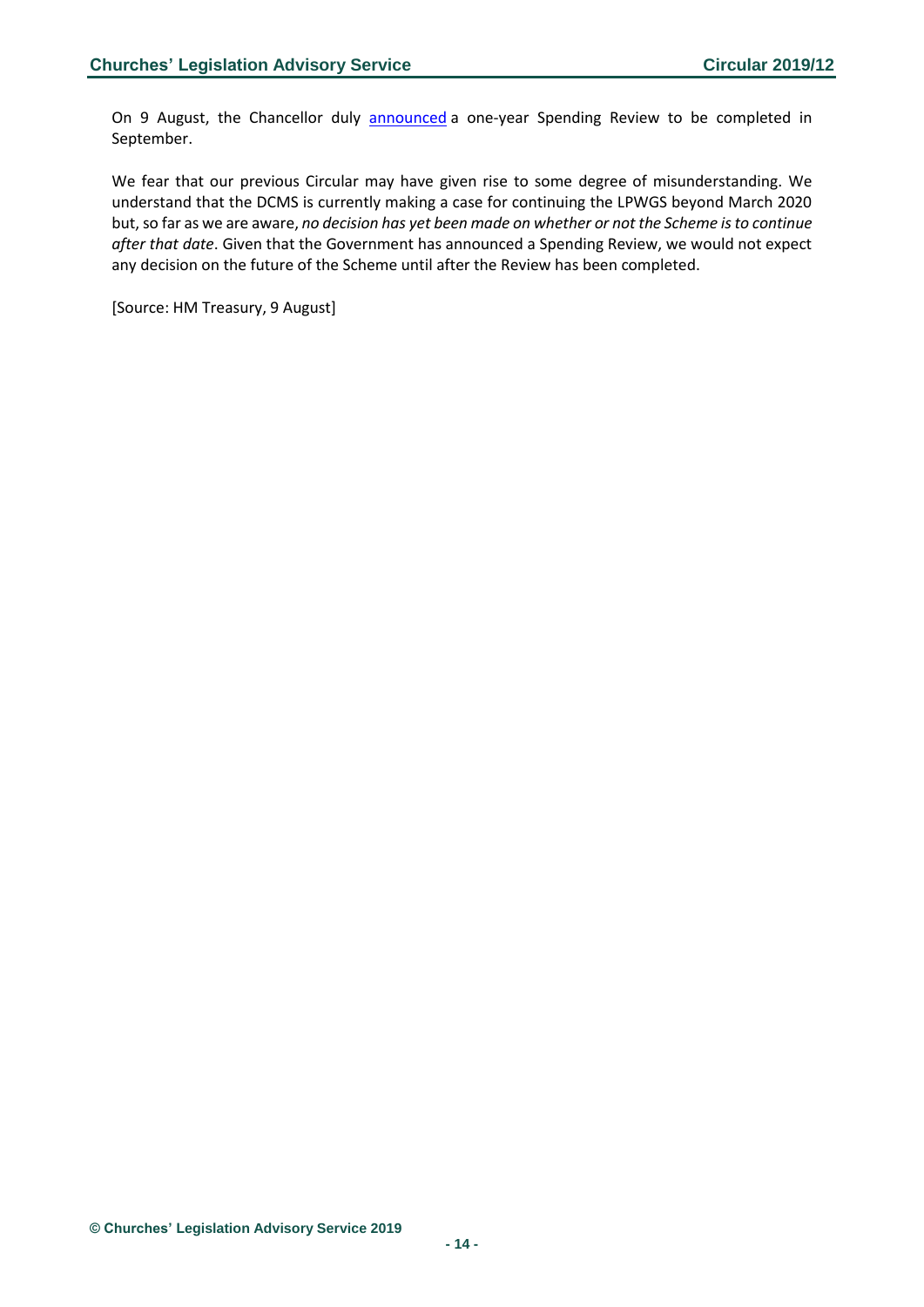# <span id="page-14-0"></span>**TAX**

### <span id="page-14-1"></span>**HMRC: updates to Gift Aid Donor Benefits guidance**

**For information**

Changes have been made to chapters 3.18 to 3.25 of the HMRC Charities guidance to clarify when and how donor benefits should be treated and how they are valued for Gift Aid limits. They include:

- representing the relevant value test as two not three thresholds  $[3.21.1]$
- applying the disregard to electronic literature as well as physical literature  $[3.24]$
- a more flexible approach to valuing benefits where there is no commercial value (ie a nonticketed event) noting a fair and reasonable method of valuation will suffice [\[3.23.5\]](https://www.gov.uk/government/publications/charities-detailed-guidance-notes/chapter-3-gift-aid#chapter-323-valuing-donor-benefits).

Changes to the guidance can be read in full [here.](https://www.gov.uk/government/publications/charities-detailed-guidance-notes/chapter-3-gift-aid#chapter-318-benefits-received-by-donors-and-connected-persons)

We understand that this is the first step in a wider review of HMRC's Chapter 3 Gift Aid guidance.

[Source: HMRC, 8 August]